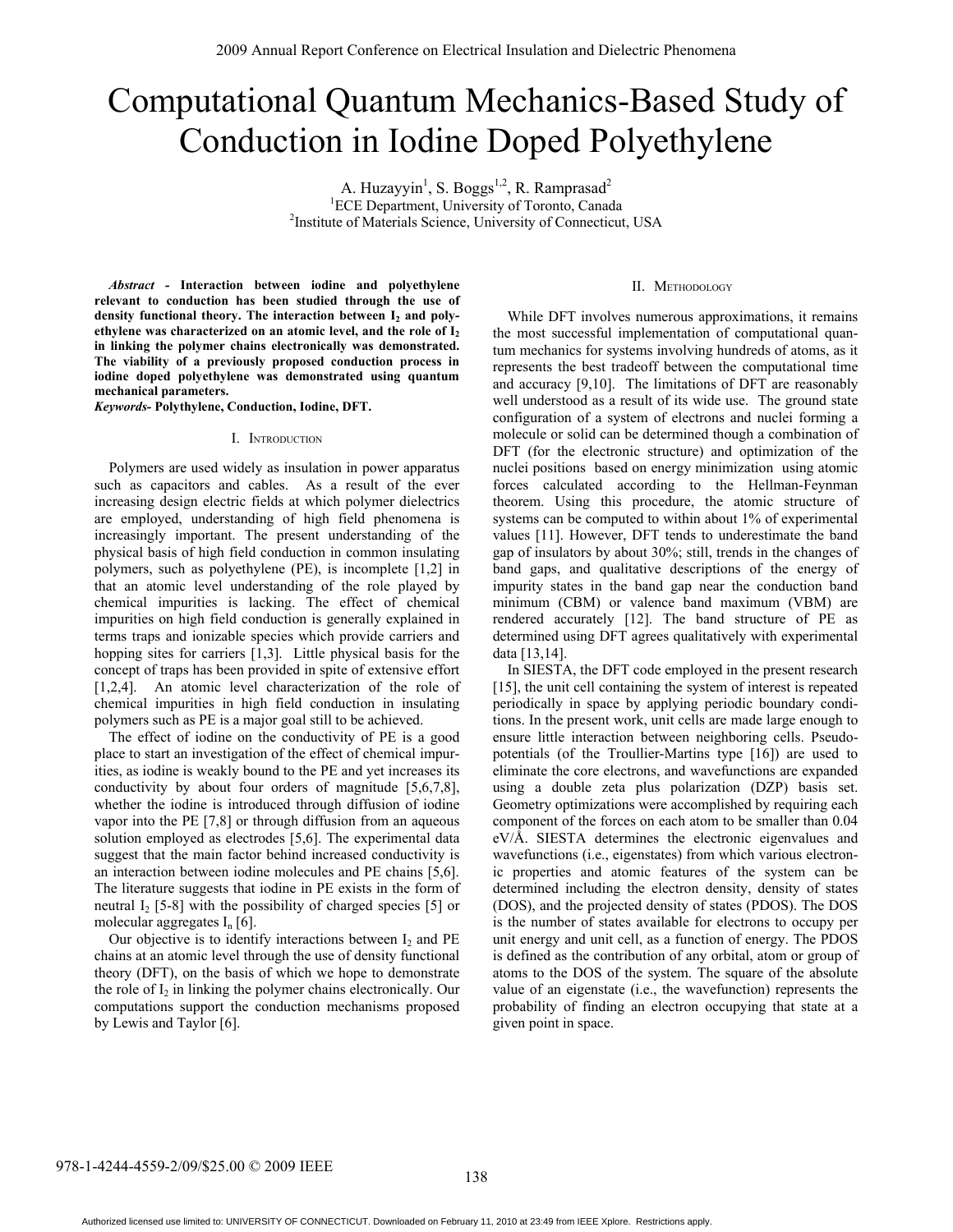#### III. APPLICATION OF DFT TO I<sub>2</sub> IN PE

Application of DFT to complex systems requires a systematic, incremental approach which assures agreement with available experimental data at each step along the way. First an isolated  $I_2$  molecule is studied to verify various DFT approximations used in modeling iodine. In addition, the isolated I<sub>2</sub> energy and electron state wavefunctions are used in studying the interaction of  $I_2$  with PE chains. To study  $I_2$  in PE, a "core-shell" model was employed, as this allows the PE to deform in the region of the iodine. We feel that this approach represents the best approximation to amorphous PE which can be implemented with a reasonable number of atoms and periodic boundary conditions. Next, the  $I_2$  binding energy in PE-I<sub>2</sub> model is determined. Using the DOS and PDOS,  $I_2$  states most relevant to conduction in PE- $I_2$  are identified, and their wavefunctions are compared to those of the isolated  $I_2$  molecule. The binding energy, wavefunctions, and the contribution of PE chains to  $I_2$  states (determined by PDOS) are used to identify the interaction of  $I_2$  with PE chains. In addition to the above, the overlap of the  $I_2$ wavefunctions with the CBM and VBM of the PE chains is used to demonstrate the likely role of  $I_2$  in linking the polymer chains electronically and to assess the viability of conduction mechanisms proposed by Lewis and Taylor [6].

## *A. Isolated I2 Molecule*

The calculated bond length of  $I_2$  was 2.66 Å, within 1% of the experimental value of 2.67 Å [17]. The  $I_2$  highest occupied molecular orbital (HOMO) and lowest unoccupied molecular orbital (LUMO) are expected to play an important role in enhancing conduction in PE. The PDOS and wavefunction plots show that the HOMO is a  $\pi$  anti-bonding 2p ( $\pi^*_{2p}$ ) orbital and the LUMO is a  $\sigma$  anti-bonding 2p ( $\sigma^*_{2p}$ ) orbital in agreement with the theoretical  $I_2$  molecular orbital energy diagram [18]. Based on bond lengths and the relevant orbitals of  $I_2$ , the DFT results for  $I_2$  are satisfactory in the context of the present work.

## *B. I<sub>2</sub> in Polyethylene*

The model employed for  $I_2$  in PE consists of seven PE chains terminated by methyl groups, each consisting of 40 carbon atoms. Past experimental and theoretical results [2], as well as the present DFT calculations, indicate that a 40 carbon atom chain is a good approximation to an infinite PE chain. The  $PE-I_2$  model consists of a core chain surrounded by six chains with PE crystal structure spacing and orientation. The I2 molecule is inserted between chains. The chains are held together by attractive electrostatic forces but still have freedom to accommodate the  $I_2$  molecule. The minimum energy structure determined through DFT and geometry optimization is shown from two perspectives in Figure 1. The  $PE-I_2$  model is more amorphous like than crystalline in that it allows the chains deform to create space for the I2.

Comparison between the DOS of crystalline PE and the PE-I<sub>2</sub> model shows good agreement in CBM, VBM, band structure, and band gap. The  $PE-I_2$  DOS (Fig. 2) has a band gap of 6.7 eV in agreement with DFT estimates of PE band

gap  $[13]$ . I<sub>2</sub> introduces three impurity states into the band gap, two of which are occupied states and one unoccupied. These states were identified as  $I_2$  states through comparison with the DOS of pure PE chains and the PDOS which determines how much each atom and orbital in the structure contributes to each state in the DOS. A FORTRAN code was developed to assess the relative degree of overlap between the  $I_2$ unoccupied impurity state and the CBM and VBM states within a specified energy range. The two CBM states which overlap most with the  $I_2$  unoccupied impurity state belong to differing PE chains. The PDOS and wavefunction plots of the CBM states were used to identify the relevant PE chains. Since DFT determines the energy of  $I_2$  unoccupied impurity state with respect to the CBM accurately [12], the UV absorption spectrum of iodine in PE [5] can be used to verify the analysis of the overlap. The energy difference between the I<sub>2</sub> unoccupied states and the CBM state with greatest overlap to these  $I_2$  states agrees well with two peaks in the UV absorption spectrum of iodine in PE [5] with errors of 5% and 1%. Based on the above the  $PE-I_2$  model is considered appropriate for the present study.



Fig. 1. PE-I<sub>2</sub> model showing I<sub>2</sub> residing in between deformed PE chains.



Fig. 2. DOS of PE- $I_2$  structure showing  $I_2$  impurity states.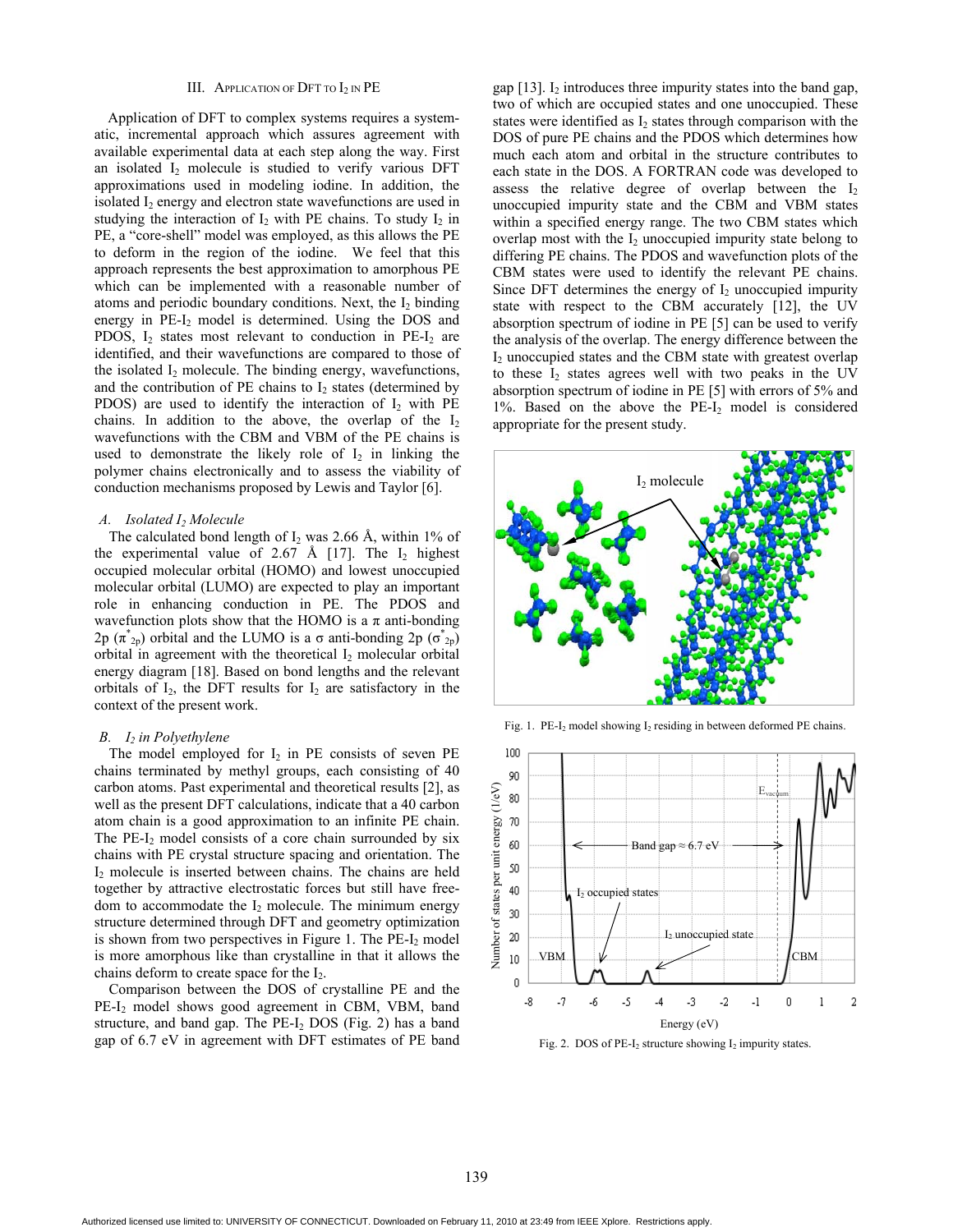# IV. DISCUSSION

*Iodine-PE interaction:* The  $I_2$  binding energy in the  $PE-I_2$ structure is defined as the sum of ground state energies of the isolated  $I_2$  molecule and the pure PE chains minus the ground state energy of the PE-I<sub>2</sub> structure [19]. At less than 1 eV, the calculated binding energy indicates a relatively weak interaction between the  $I_2$  and the PE chains. The PDOS reveals that the  $I_2$  orbitals are the main contributors to the band gap impurity states (Fig 2), with a minor contribution from orbitals in the PE chains adjacent to the  $I_2$ , which also attests to the weak interaction between  $I_2$  and PE chains. Plots of the impurity state wavefunctions and PDOS analysis confirm that the I<sub>2</sub> impurity states in the PE-I<sub>2</sub> band gap are modified  $\pi^*_{2p}$ HOMO and  $\sigma_{2p}^*$  LUMO of the isolated I<sub>2</sub> molecule. The modification is due to  $I_2$  interaction with the PE chains as revealed in the binding energy and PDOS analysis.

*Electronic linking of polymer chains:* Inter-chain separation is a barrier to carrier transport in PE. The interaction between I<sub>2</sub> and PE chains as described above can link the polymer chains electronically, which could decrease the interchain barrier to charge transfer and thereby increase conduction. The PDOS analysis shows that  $I_2$  band gap impurity states (wavefunctions) have contributions from multiple PE chains, which indicates that electron location, while concentrated on the  $I_2$ , is spread among several PE chains.

We can compare the wavefunctions of the LUMO of the isolated  $I_2$  and the  $I_2$  unoccupied impurity state in PE- $I_2$  which is expected to play a role in linking the polymer chains. The wavefunction of the unoccupied  $I_2$  impurity state is basically the LUMO of the isolated  $I_2$  molecule modified by interaction with PE chains. The square of wavefunctions for the above state in isolated  $I_2$  and  $I_2$ -PE model are shown in Figure 3. The square of a state wavefunction indicates the spatial distribution of the electron location probability. As shown in Figure 3, the wavefunction of the isolated  $I_2$  molecule is localized around the molecule, while the wavefunction of the  $I_2$  in PE- $I_2$  is extended in space with low amplitude peaks centered around two neighboring PE chains. Analysis of the overlap between the  $I_2$  unoccupied state wavefunctions and PE chain CBM and VBM state wavefunctions is required to demonstrate the role of  $I_2$  linking of polymer chains.

VBM states belonging to differing PE chains show relatively high overlap with the  $I_2$  unoccupied impurity state. Accordingly, the  $I_2$ , through its unoccupied state, links the VBM and CBM states of differing chains electronically. An electron captured by the  $I_2$  unoccupied state has a probability of being transferred to various surrounding chains. The above provides an atomic level computational basis for the role of iodine in linking polymer chains electronically and for some aspects of the conduction mechanisms proposed in [5,6]. Details of the linking of polymer chains through  $I_2$ unoccupied states requires further investigation.

The role of iodine in the conduction process proposed by Lewis and Taylor [6] (Fig. 4) includes two main mechanisms; (i) iodine formation of donor/acceptor (DA) complexes with PE chains, which promotes electron transfer from the polymer to the  $I_2$  and creates a vacancy in the polymer chain which promotes hole conduction along the chain, and (ii) electrons captured by iodine pass through iodine states to reach electron vacancy (EV) sites on adjacent PE chains where recombination can occur to maintain conduction.

As characterized in this work, the relation between  $I_2$  and  $PE$  chains and  $I_2$  unoccupied states linking polymer chains agrees with DA complex formation as discussed above. The possibility of charge transfer through iodine states to EV sites is supported by the  $I_2$  unoccupied impurity state overlap with VBM states of PE chains. The  $I_2$  unoccupied impurity state is very well suited to capture of an electron, as a result of  $I_2$ electronegativity and the spread of the unoccupied impurity state wavefunction towards PE chains, as demonstrated above. If the PE chain VBM states which overlap with the  $I_2$ have a vacancy (EV site), the captured electron can recombine with that vacancy as proposed by Lewis and Taylor. Thus the mechanisms by which iodine enhances conduction suggested by Lewis and Taylor are supported by the present DFT computations.



Fig. 3. Square of the wavefunction of the unoccupied  $I_2$  impurity state in the  $PE-I_2$  structure (right) and LUMO in the isolated  $I_2$  molecule (left). Plots are in the XY plane at a Z location between the two iodine atoms. Z location and the plot scale were selected to demonstrate the difference between the two wavefunctions.



Fig. 4. Model of enhanced conduction in the presence of iodine by Lewis and Taylor [6]. "Vacancies and electrons, created by a DA charge transfer process, migrate in the electric field through polymer and iodine regions respectively and then recombine at EV sites" [6]. Figure taken from [6] with the present authors' comments in italics.